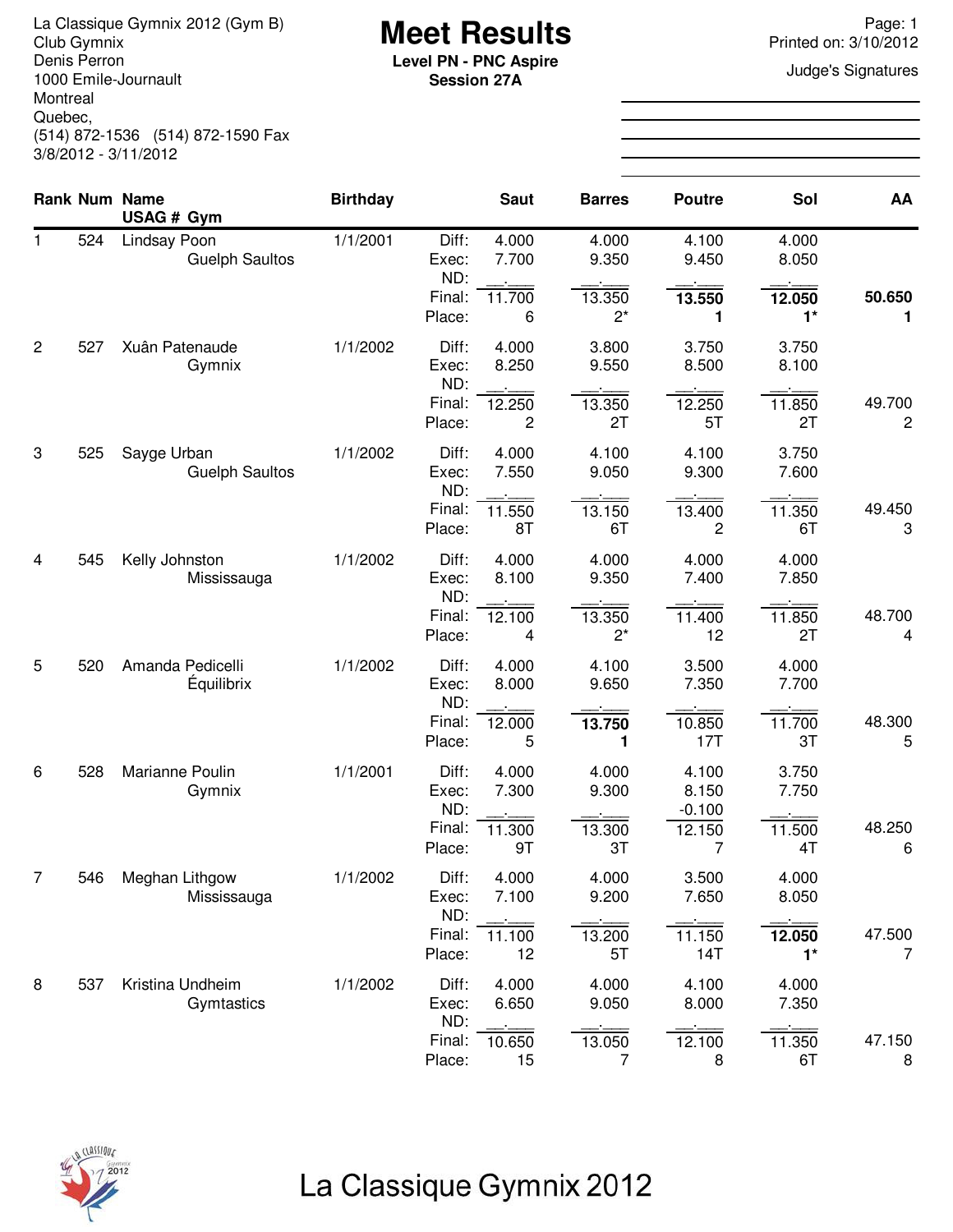**Meet Results** La Classique Gymnix 2012 (Gym B) Page: 2 Denis Perron 1000 Emile-Journault Montreal Quebec, (514) 872-1536 (514) 872-1590 Fax 3/8/2012 - 3/11/2012

**Level PN - PNC Aspire Session 27A**

|    |     | <b>Rank Num Name</b><br>USAG # Gym  | <b>Birthday</b> |                       | <b>Saut</b>             | <b>Barres</b>   | <b>Poutre</b>   | Sol            | AA           |
|----|-----|-------------------------------------|-----------------|-----------------------|-------------------------|-----------------|-----------------|----------------|--------------|
| 9  | 529 | Janique Trindade Bruyere<br>Gymnix  | 1/1/2002        | Diff:<br>Exec:<br>ND: | 4.000<br>8.150          | 4.000<br>9.200  | 3.250<br>7.750  | 3.250<br>7.300 |              |
|    |     |                                     |                 | Final:<br>Place:      | 12.150<br>3             | 13.200<br>5T    | 11.000<br>15    | 10.550<br>15T  | 46.900<br>9  |
| 10 | 562 | <b>Emily Walker</b><br>Saskatchewan | 1/1/2002        | Diff:<br>Exec:<br>ND: | 4.000<br>7.150          | 3.000<br>8.300  | 4.000<br>8.600  | 3.750<br>7.650 |              |
|    |     |                                     |                 | Final:<br>Place:      | 11.150<br>11            | 11.300<br>17    | 12.600<br>4     | 11.400<br>5T   | 46.450<br>10 |
| 11 | 563 | Rya Wiebe<br>Saskatchewan           | 1/1/2001        | Diff:<br>Exec:<br>ND: | 4.000<br>6.500<br>0.000 | 4.000<br>8.150  | 4.000<br>8.200  | 3.750<br>7.450 |              |
|    |     |                                     |                 | Final:<br>Place:      | 10.500<br>17T           | 12.150<br>11    | 12.200<br>6     | 11.200<br>8    | 46.050<br>11 |
| 12 | 534 | Eve-Marie Caron<br>Gym-Richelieu    | 1/1/2002        | Diff:<br>Exec:<br>ND: | 4.000<br>7.250          | 4.000<br>7.800  | 4.000<br>7.950  | 3.750<br>6.850 |              |
|    |     |                                     |                 | Final:<br>Place:      | 11.250<br>10            | 11.800<br>$12*$ | 11.950<br>10    | 10.600<br>14   | 45.600<br>12 |
| 13 | 560 | Marielle Roy<br>Panthers            | 1/1/2001        | Diff:<br>Exec:<br>ND: | 4.000<br>7.550          | 4.000<br>7.200  | 3.500<br>8.000  | 4.000<br>7.300 |              |
|    |     |                                     |                 | Final:<br>Place:      | 11.550<br>8T            | 11.200<br>19    | 11.500<br>$11*$ | 11.300<br>7T   | 45.550<br>13 |
| 14 | 574 | Michaela Stevenson<br>Unigym        | 1/1/2002        | Diff:<br>Exec:<br>ND: | 4.000<br>7.000          | 3.000<br>8.700  | 4.000<br>6.850  | 4.000<br>7.700 |              |
|    |     |                                     |                 | Final:<br>Place:      | 11.000<br>13            | 11.700<br>13    | 10.850<br>17T   | 11.700<br>3T   | 45.250<br>14 |
| 15 | 516 | <b>Haylay Perkins</b><br>Adrenaline | 1/1/2003        | Diff:<br>Exec:<br>ND: | 4.000<br>6.000          | 4.000<br>8.400  | 3.850<br>7.400  | 3.750<br>7.750 |              |
|    |     |                                     |                 | Final:<br>Place:      | 10.000<br>22            | 12.400<br>8T    | 11.250<br>13    | 11.500<br>4T   | 45.150<br>15 |
| 16 | 568 | Justine Beaudoin<br>Unigym          | 1/1/2002        | Diff:<br>Exec:<br>ND: | 4.000<br>8.400          | 3.000<br>7.950  | 3.250<br>7.650  | 3.750<br>7.050 |              |
|    |     |                                     |                 | Final:<br>Place:      | 12.400<br>1             | 10.950<br>20    | 10.900<br>16    | 10.800<br>12   | 45.050<br>16 |

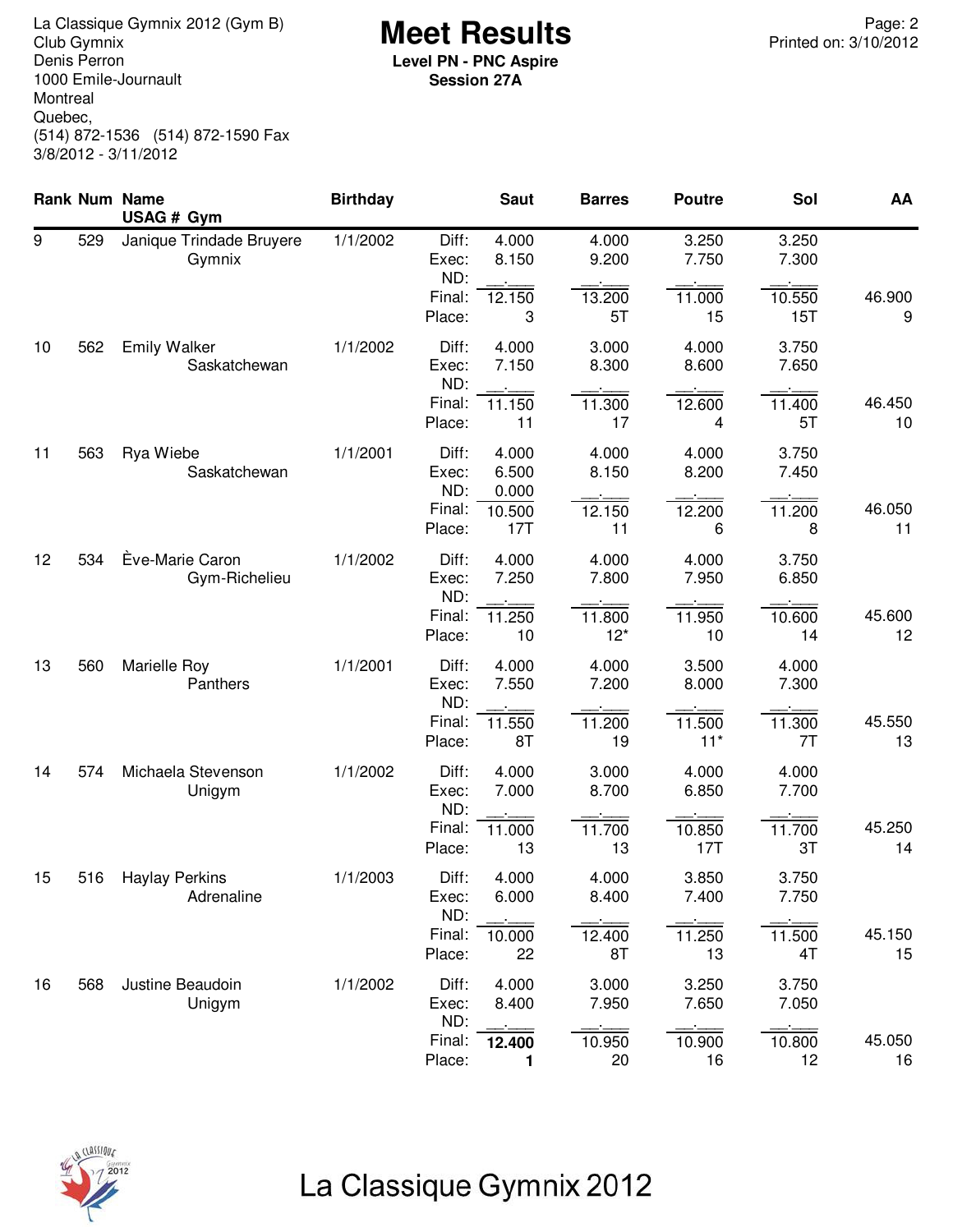**Meet Results** La Classique Gymnix 2012 (Gym B) Page: 3 Denis Perron 1000 Emile-Journault Montreal Quebec, (514) 872-1536 (514) 872-1590 Fax 3/8/2012 - 3/11/2012

**Level PN - PNC Aspire Session 27A**

|    |     | Rank Num Name<br>USAG # Gym               | <b>Birthday</b> |                         | <b>Saut</b>     | <b>Barres</b>   | <b>Poutre</b>   | Sol             | AA           |
|----|-----|-------------------------------------------|-----------------|-------------------------|-----------------|-----------------|-----------------|-----------------|--------------|
| 17 | 564 | Montana Fairbairn<br><b>Stampede City</b> | 1/1/2002        | Diff:<br>Exec:<br>ND:   | 4.000<br>7.650  | 4.000<br>7.600  | 3.850<br>7.300  | 4.000<br>6.550  |              |
|    |     |                                           |                 | Final:<br>Place:        | 11.650<br>7T    | 11.600<br>14    | 11.150<br>14T   | 10.550<br>15T   | 44.950<br>17 |
| 18 | 538 | Abigail Van Der Merwe<br>Gymtastics       | 1/1/2002        | Diff:<br>Exec:<br>ND:   | 4.000<br>5.600  | 4.000<br>8.400  | 3.500<br>8.000  | 4.000<br>6.950  |              |
|    |     |                                           |                 | Final:<br>Place:        | 9.600<br>23     | 12.400<br>8T    | 11.500<br>$11*$ | 10.950<br>$10*$ | 44.450<br>18 |
| 19 | 573 | <b>Parmentier Rosalie</b><br>Unigym       | 1/1/2002        | Diff:<br>Exec:<br>ND:   | 4.000<br>6.600  | 4.000<br>9.300  | 3.750<br>6.050  | 4.000<br>6.700  |              |
|    |     |                                           |                 | Final:<br>Place:        | 10.600<br>$16*$ | 13.300<br>3T    | 9.800<br>21     | 10.700<br>13    | 44.400<br>19 |
| 20 | 523 | Félicie McClure Farley<br>Flipgym         | 1/1/2001        | Diff:<br>Exec:<br>ND:   | 4.000<br>6.300  | 4.000<br>8.250  | 3.750<br>8.300  | 3.750<br>6.000  |              |
|    |     |                                           |                 | Final:<br>Place:        | 10.300<br>18    | 12.250<br>10    | 12.050<br>9     | 9.750<br>18     | 44.350<br>20 |
| 21 | 561 | Sarah Franklin<br>Saskatchewan            | 1/1/2002        | Diff:<br>Exec:<br>ND:   | 4.000<br>6.500  | 4.000<br>7.800  | 3.750<br>7.750  | 3.500<br>6.900  |              |
|    |     |                                           |                 | Final:<br>Place:        | 10.500<br>17T   | 11.800<br>$12*$ | 11.500<br>11T   | 10.400<br>16    | 44.200<br>21 |
| 22 | 571 | Rose Lussier<br>Unigym                    | 1/1/2001        | Diff:<br>Exec:<br>ND:   | 4.000<br>6.600  | 3.000<br>8.450  | 3.750<br>7.000  | 4.000<br>6.950  |              |
|    |     |                                           |                 | Final:<br>Place:        | 10.600<br>$16*$ | 11.450<br>15    | 10.750<br>18    | 10.950<br>$10*$ | 43.750<br>22 |
| 23 | 570 | Kariana Clermont<br>Unigym                | 1/1/2001        | Diff:<br>Exec:<br>ND:   | 4.000<br>7.300  | 1.000<br>8.500  | 3.350<br>7.100  | 4.000<br>7.300  |              |
|    |     |                                           |                 | Final:<br>Place:        | 11.300<br>9T    | 9.500<br>21     | 10.450<br>19    | 11.300<br>7T    | 42.550<br>23 |
| 24 | 547 | Shaelyn Maloney<br>Mississauga            | 1/1/2001        | Diff:<br>Exec:          | 2.000<br>3.100  | 4.000<br>9.150  | 4.000<br>8.800  | 3.750<br>7.650  |              |
|    |     |                                           |                 | ND:<br>Final:<br>Place: | 5.100<br>26     | 13.150<br>6T    | 12.800<br>3     | 11.400<br>5T    | 42.450<br>24 |

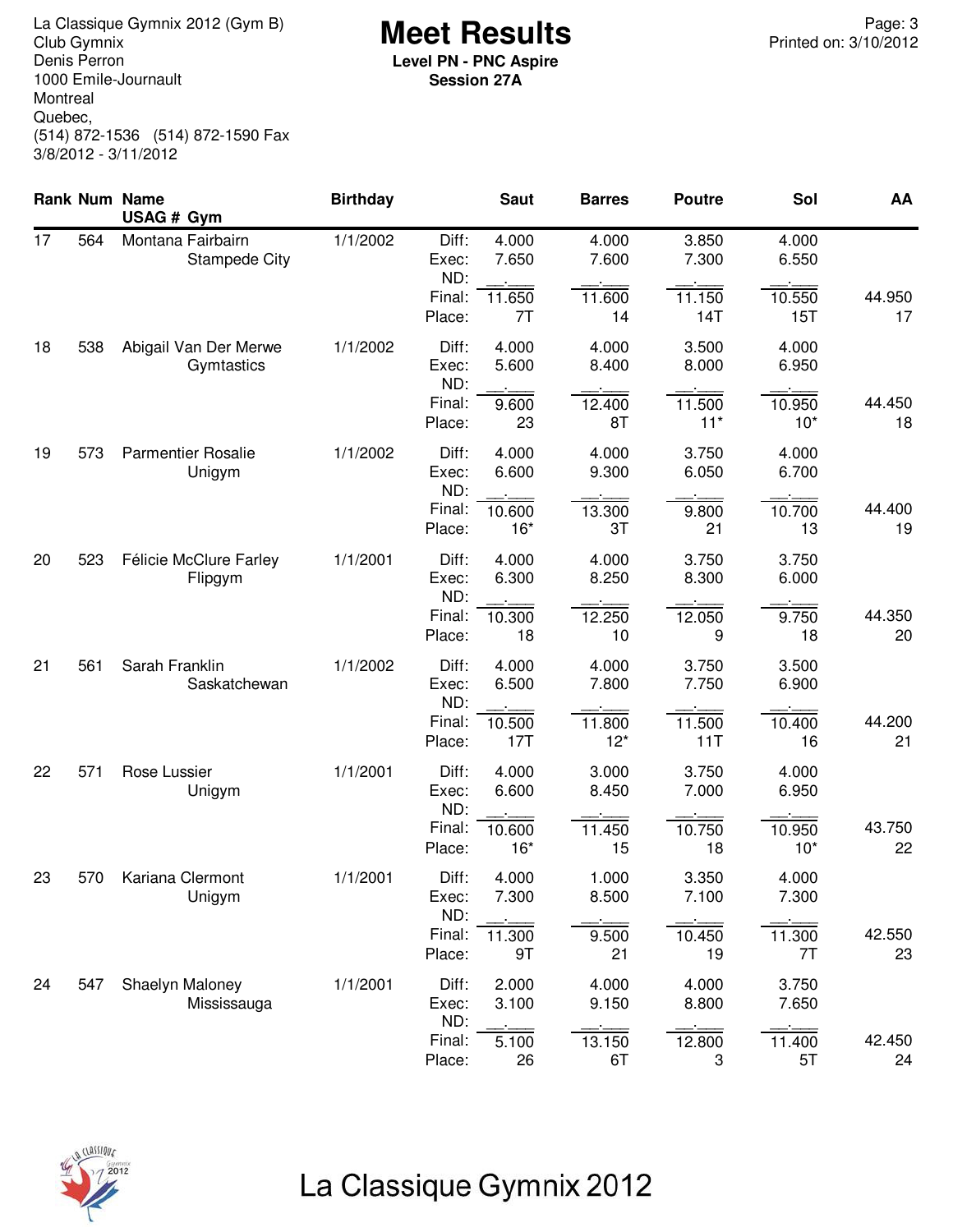**Meet Results** La Classique Gymnix 2012 (Gym B) Page: 4 Denis Perron 1000 Emile-Journault Montreal Quebec, (514) 872-1536 (514) 872-1590 Fax 3/8/2012 - 3/11/2012

**Level PN - PNC Aspire Session 27A**

|       |     | <b>Rank Num Name</b><br>USAG # Gym         | <b>Birthday</b> |                       | <b>Saut</b>    | <b>Barres</b>             | <b>Poutre</b>  | Sol                        | AA                    |
|-------|-----|--------------------------------------------|-----------------|-----------------------|----------------|---------------------------|----------------|----------------------------|-----------------------|
| 25    | 572 | Chloé Petit<br>Unigym                      | 1/1/2001        | Diff:<br>Exec:<br>ND: | 4.000<br>6.200 | 3.500<br>7.850            | 3.750<br>5.950 | 3.750<br>7.350             |                       |
|       |     |                                            |                 | Final:<br>Place:      | 10.200<br>19   | $11.\overline{350}$<br>16 | 9.700<br>22    | 11.100<br>9                | 42.350<br>25          |
| 26    | 535 | <b>Tegan Collins</b><br>Gymtastics         | 1/1/2002        | Diff:<br>Exec:<br>ND: | 2.000<br>3.200 | 4.100<br>9.150            | 4.000<br>8.250 | 4.000<br>6.900             |                       |
|       |     |                                            |                 | Final:<br>Place:      | 5.200<br>25    | 13.250<br>4               | 12.250<br>5T   | 10.900<br>11               | 41.600<br>26          |
| 27    | 519 | Chloé Chaput-Gosselin<br><b>Équilibrix</b> | 1/1/2003        | Diff:<br>Exec:<br>ND: | 4.000<br>6.150 | 2.500<br>8.750            | 2.750<br>5.050 | 4.000<br>5.450             |                       |
|       |     |                                            |                 | Final:<br>Place:      | 10.150<br>20   | 11.250<br>18              | 7.800<br>25    | 9.450<br>19                | 38.650<br>27          |
| 28    | 536 | <b>Kira Tardif</b><br>Gymtastics           | 1/1/2002        | Diff:<br>Exec:<br>ND: | 2.000<br>3.300 | 4.000<br>8.350            | 3.000<br>7.100 | 3.750<br>6.600             |                       |
|       |     |                                            |                 | Final:<br>Place:      | 5.300<br>24    | 12.350<br>9               | 10.100<br>20   | 10.350<br>17T              | 38.100<br>28          |
| 29    | 521 | Laura Desjardins<br>Flipgym                | 1/1/2001        | Diff:<br>Exec:<br>ND: | 4.000<br>6.050 | 1.000<br>7.750            | 2.500<br>6.150 | 2.750<br>5.100             |                       |
|       |     |                                            |                 | Final:<br>Place:      | 10.050<br>21   | 8.750<br>22               | 8.650<br>23    | 7.850<br>21                | 35.300<br>29          |
| 30    | 517 | Annie Clarmo<br>Borden                     | 1/1/2003        | Diff:<br>Exec:<br>ND: | 4.000<br>7.650 |                           | 2.500<br>5.750 | 2.500<br>6.300<br>$-0.100$ |                       |
|       |     |                                            |                 | Final:<br>Place:      | 11.650<br>7T   | $23*$                     | 8.250<br>24    | 8.700<br>20                | 28.600<br>30          |
| 31    | 522 | Emmy Maisonneuve<br>Flipgym                | 1/1/2001        | Diff:<br>Exec:<br>ND: | 4.000<br>6.700 |                           | 2.500<br>3.250 | 3.750<br>6.600             |                       |
|       |     |                                            |                 | Final:<br>Place:      | 10.700<br>14   | $23*$                     | 5.750<br>26    | 10.350<br>17T              | 26.800<br>31          |
| $32*$ | 569 | Maude Bernard<br>Unigym                    | 1/1/2002        | Diff:<br>Exec:<br>ND: |                |                           |                |                            |                       |
|       |     |                                            |                 | Final:<br>Place:      | $27*$          | $23*$                     | $27*$          | $22*$                      | 0.000<br>$32^{\star}$ |